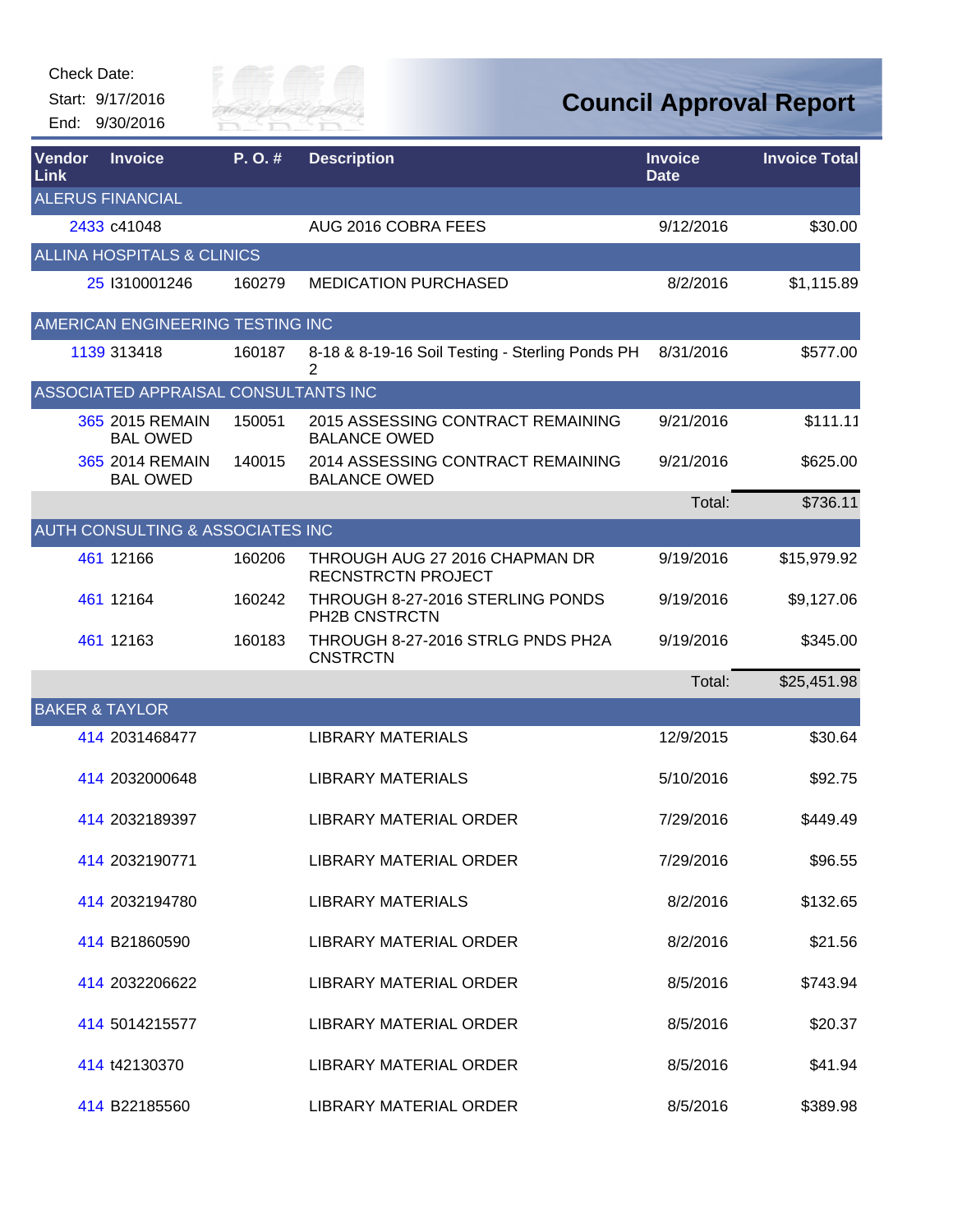Start: 9/17/2016 End: 9/30/2016



| <b>Vendor</b><br><b>Link</b> | <b>Invoice</b>                    | P.O.#  | <b>Description</b>                                 | <b>Invoice</b><br><b>Date</b> | <b>Invoice Total</b> |
|------------------------------|-----------------------------------|--------|----------------------------------------------------|-------------------------------|----------------------|
|                              | 414 2032212278                    |        | <b>LIBRARY MATERIALS</b>                           | 8/9/2016                      | \$64.04              |
|                              | 414 B22448871                     |        | <b>LIBRARY MATERIAL ORDER</b>                      | 8/9/2016                      | \$48.19              |
|                              | 414 B22430490                     |        | <b>LIBRARY MATERIAL ORDER</b>                      | 8/9/2016                      | \$31.39              |
|                              | 414 B22448870                     |        | <b>LIBRARY MATERIAL ORDER</b>                      | 8/9/2016                      | \$13.48              |
|                              | 414 2032216049                    |        | <b>LIBRARY MATERIAL ORDER</b>                      | 8/10/2016                     | \$758.90             |
|                              | 414 2032222357                    |        | <b>LIBRARY MATERIALS</b>                           | 8/12/2016                     | \$11.33              |
|                              | 414 B22787280                     |        | <b>LIBRARY MATERIAL ORDER</b>                      | 8/12/2016                     | \$11.88              |
|                              | 414 2032226691                    |        | <b>LIBRARY MATERIALS</b>                           | 8/15/2016                     | \$179.51             |
|                              | 414 B23050890                     |        | <b>LIBRARY MATERIAL ORDER</b>                      | 8/16/2016                     | \$9.35               |
|                              | 414 B23051020                     |        | <b>LIBRARY MATERIAL ORDER</b>                      | 8/16/2016                     | \$45.83              |
|                              | 414 2032234044                    |        | LIBRARY MATERIAL ORDER                             | 8/18/2016                     | \$398.86             |
|                              | 414 2032245946                    |        | <b>LIBRARY MATERIAL ORDER</b>                      | 8/24/2016                     | \$311.98             |
|                              |                                   |        |                                                    | Total:                        | \$3,904.61           |
| <b>BAKKE NORMAN</b>          |                                   |        |                                                    |                               |                      |
|                              | 1716 55906-04D<br>8/18/16         | 160065 | <b>JULY 2016 PROSECUTION SERVICES</b>              | 8/18/2016                     | \$1,500.00           |
|                              | <b>BLACK HAWK GARAGE DOOR LLC</b> |        |                                                    |                               |                      |
|                              | 436 8482                          | 160283 | FD Replace overhead door operator                  | 9/15/2016                     | \$1,209.47           |
|                              | <b>BRIAN J ROQUETTE</b>           |        |                                                    |                               |                      |
|                              | 2479 WITC EXAM<br>2016            |        | WITC EMT NREMT EXAM REIMBURSEMENT                  | 2/13/2016                     | \$115.00             |
|                              | <b>BUESKING, BRENT</b>            |        |                                                    |                               |                      |
|                              | 1681 PER DIEM 9-23-<br>16         |        | ICMA CONFERENCE KANSAS CITY, MO 9-24<br>to 9-29-16 | 9/21/2016                     | \$296.00             |
|                              | <b>CENGAGE LEARNING</b>           |        |                                                    |                               |                      |
|                              | 123 58463866                      |        | LIBRARY MATERIALS                                  | 8/4/2016                      | \$227.92             |
|                              | <b>CENTER POINT INC</b>           |        |                                                    |                               |                      |
|                              | 412 1391903                       |        | LIBRARY MATERIAL                                   | 8/1/2016                      | \$88.68              |
|                              | <b>CINTAS CORPORATION #754</b>    |        |                                                    |                               |                      |
|                              | 70 754634471                      | 160013 | 9-7-16 CINTAS ELECTRIC UNIFORMS                    | 9/7/2016                      | \$210.86             |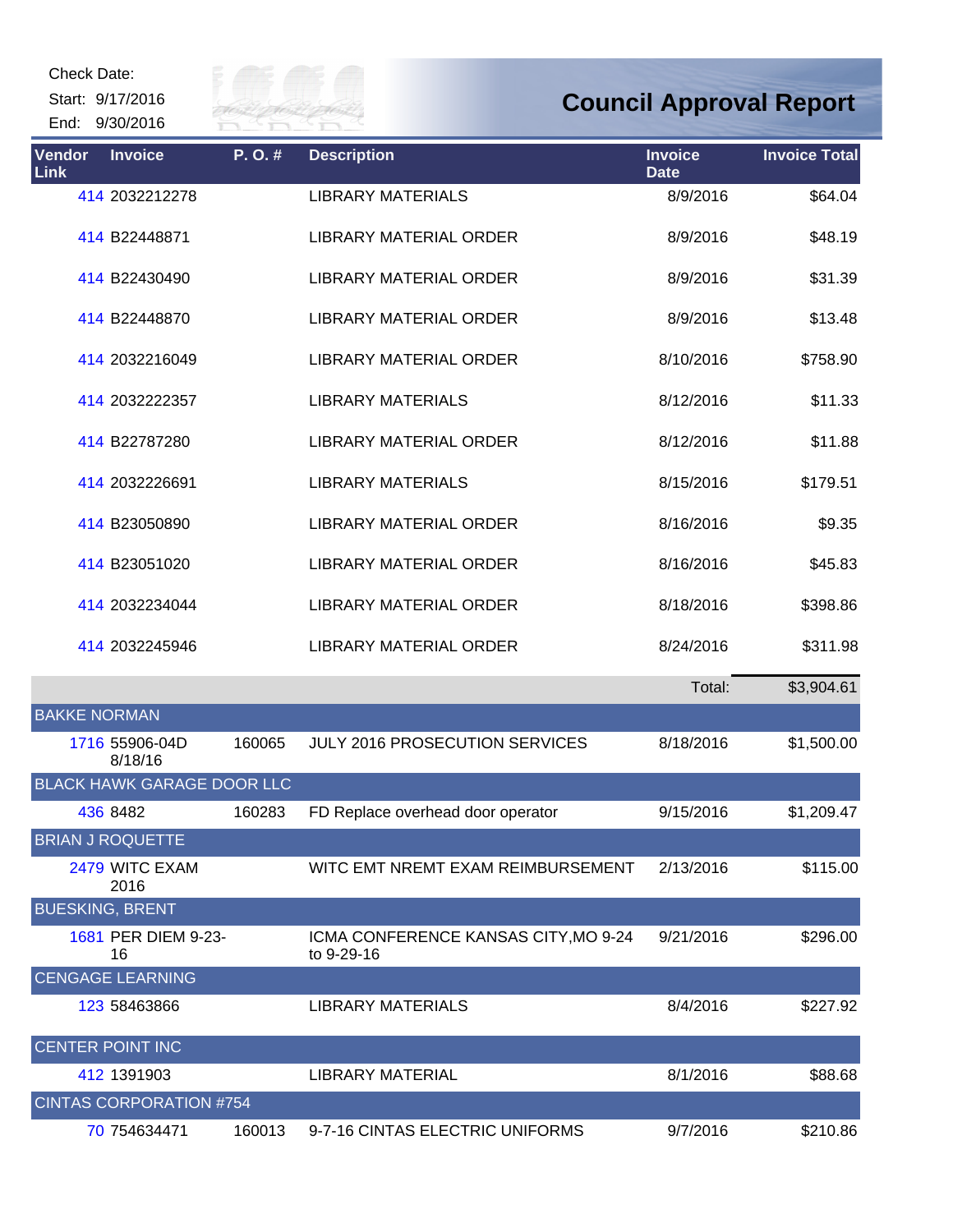| Check Date:           |                                        |                           |                                                    |                               |                                |
|-----------------------|----------------------------------------|---------------------------|----------------------------------------------------|-------------------------------|--------------------------------|
|                       | Start: 9/17/2016<br>End: 9/30/2016     | illy of poor<br>River Fai |                                                    |                               | <b>Council Approval Report</b> |
| Vendor<br>Link        | <b>Invoice</b>                         | P.O.#                     | <b>Description</b>                                 | <b>Invoice</b><br><b>Date</b> | <b>Invoice Total</b>           |
|                       | 70 754634473                           | 160014                    | 9-7-16 CINTAS WATER UNIFORMS                       | 9/7/2016                      | \$64.58                        |
|                       | 70 754634474                           | 160015                    | 9-7-16 CINTAS WWTP UNIFORMS                        | 9/7/2016                      | \$36.20                        |
|                       | 70 754634472                           | 160020                    | 9-7-16 CINTAS PW UNIFORMS                          | 9/7/2016                      | \$189.82                       |
|                       | 70 754636986                           | 160013                    | 9-14-16 CINTAS ELECTRIC UNIFORMS                   | 9/14/2016                     | \$212.39                       |
|                       | 70 754636988                           | 160014                    | 9-14-16 CINTAS WATER UNIFORMS                      | 9/14/2016                     | \$63.05                        |
|                       | 70 754636989                           | 160015                    | 9-14-16 CINTAS WWTP UNIFORMS                       | 9/14/2016                     | \$36.20                        |
|                       | 70 754636987                           | 160020                    | 9-14-16 CINTAS PW UNIFORMS                         | 9/14/2016                     | \$189.82                       |
|                       |                                        |                           |                                                    | Total:                        | \$1,002.92                     |
|                       | <b>CITY OF PRESCOTT</b>                |                           |                                                    |                               |                                |
|                       | 1675 201631                            |                           | APRIL - SEPT 2016 COMCAST INTERNET<br>PRESCOTT AMB | 9/15/2016                     | \$72.90                        |
|                       | CLASSIC PROTECTIVE COATINGS, INC.      |                           |                                                    |                               |                                |
|                       | 2158 9-13-16 AP<br>PYMNT#3             | 160191                    | PERIOD THROUGH 8-31-16 SYCAMORE<br>WTR TWR RHB     | 9/13/2016                     | \$22,063.75                    |
|                       | <b>CUSTOM DETAILING OF RIVER FALLS</b> |                           |                                                    |                               |                                |
|                       | 961 606448                             |                           | 9-22-16 CLEAN 5 CHAIRS                             | 9/22/2016                     | \$50.00                        |
| <b>DANIEL LOLSON</b>  |                                        |                           |                                                    |                               |                                |
|                       | 2478 WITC EMT 2016                     |                           | WITC EMT REFRESHER REIMBURSEMENT                   | 5/17/2016                     | \$106.80                       |
|                       | DEARREADER.COM                         |                           |                                                    |                               |                                |
|                       | 656 40411                              |                           | LIBRARY MATERIAL ORDER-ONLINE<br><b>BOOKS</b>      | 8/15/2016                     | \$475.00                       |
|                       | <b>DESIGNER PROPERTIES</b>             |                           |                                                    |                               |                                |
|                       | 468 SEPT 2016<br><b>SOLAR</b>          |                           | SEPT 2016 SOLAR REFUND 702 TROY ST<br>9364-00      | 9/13/2016                     | \$168.44                       |
| <b>DISTRICT 2 INC</b> |                                        |                           |                                                    |                               |                                |
|                       | 1451 1630                              |                           | DECEMBER 2015 VEHICLE EQUIPMENT                    | 12/30/2015                    | \$76.70                        |
|                       | 1451 1742                              |                           | <b>GAUGE RIVER FALLS LADDER 1 TRUCK</b>            | 8/28/2016                     | \$451.15                       |
|                       |                                        |                           |                                                    | Total:                        | \$527.85                       |
|                       | <b>ENTERPRISE FM TRUST</b>             |                           |                                                    |                               |                                |
|                       | 456 FBN3084517                         | 160028                    | SEPT. 2016 POOL CAR LEASE AND MAINTE               | 9/3/2016                      | \$1,151.93                     |
|                       | EO JOHNSON CO INC                      |                           |                                                    |                               |                                |
|                       | 98 CNIN864221                          |                           | 4/17-7/16 LANIER COPIER USE                        | 8/3/2016                      | \$378.39                       |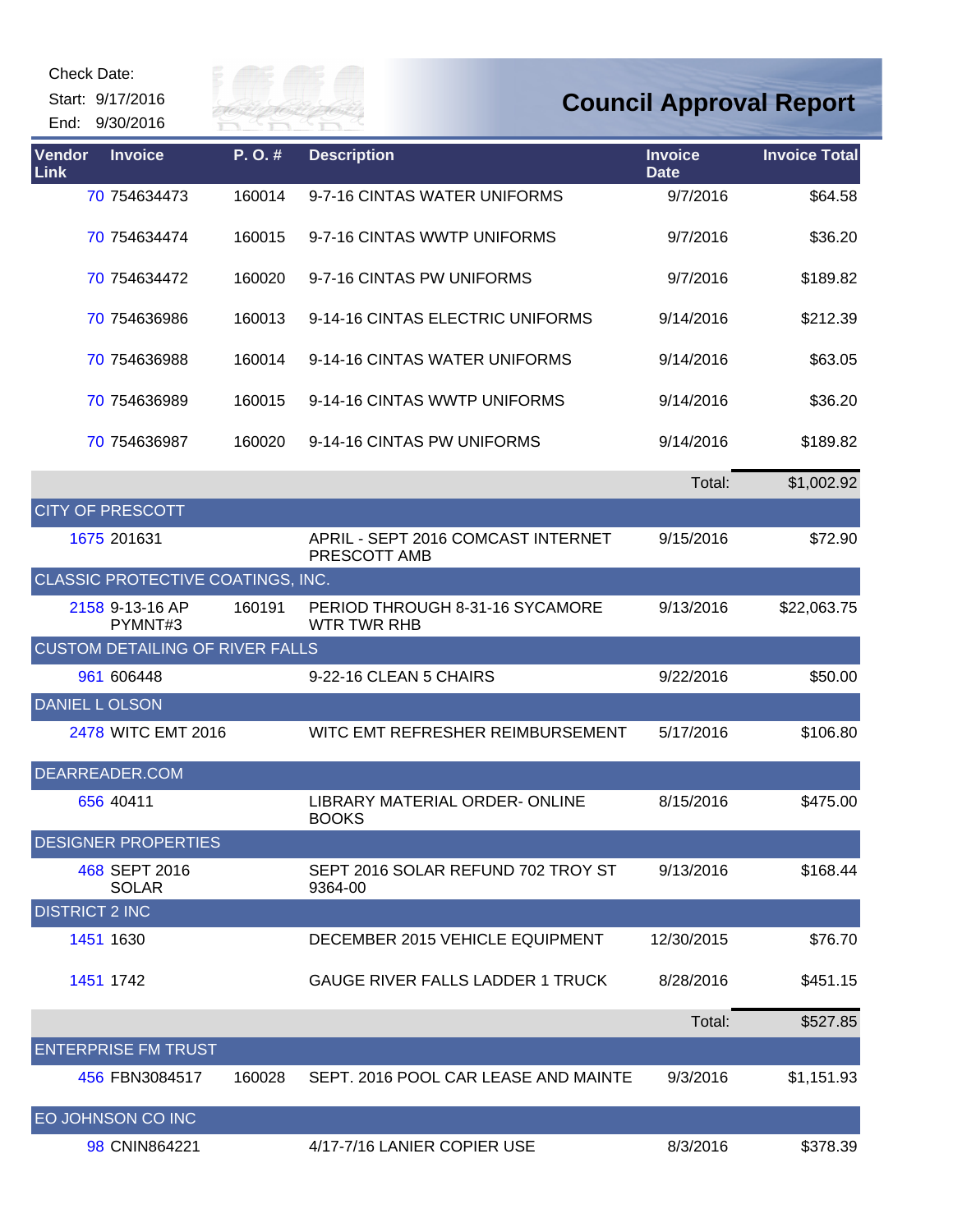| Check Date:           | Start: 9/17/2016<br>End: 9/30/2016   | City of |                                                     |                               | <b>Council Approval Report</b> |
|-----------------------|--------------------------------------|---------|-----------------------------------------------------|-------------------------------|--------------------------------|
| <b>Vendor</b><br>Link | <b>Invoice</b>                       | P.O.#   | <b>Description</b>                                  | <b>Invoice</b><br><b>Date</b> | <b>Invoice Total</b>           |
|                       | 98 CNIN864238                        |         | 04/20-07/19 TOSHIBA COPIER USE                      | 8/3/2016                      | \$195.87                       |
|                       | 98 19241620                          |         | <b>SAMSUNG COPIER</b>                               | 8/17/2016                     | \$109.52                       |
|                       |                                      |         |                                                     | Total:                        | \$683.78                       |
|                       | <b>EXPRESS PERSONNEL SERVICES</b>    |         |                                                     |                               |                                |
|                       | 109 17799681-6                       | 160137  | SEPT 2016 SEASONAL SUMMER LABOR                     | 9/7/2016                      | \$671.60                       |
|                       | 109 17799682-4                       | 160137  | SEPT 2016 SEASONAL SUMMER LABOR                     | 9/7/2016                      | \$671.60                       |
|                       | 109 17828679-5                       | 160137  | 9/11/16 32 HRS seasonal labor summer 2016           | 9/13/2016                     | \$537.28                       |
|                       | 109 17828680-3                       | 160137  | 9/11 32 HRS seasonal labor summer 2016              | 9/13/2016                     | \$537.28                       |
|                       |                                      |         |                                                     | Total:                        | \$2,417.76                     |
| <b>FECHT MICHAEL</b>  |                                      |         |                                                     |                               |                                |
|                       | 2483 8/13/16                         |         | <b>FD-TIC CAMERAS</b>                               | 8/13/2016                     | \$61.84                        |
|                       | FORUM COMMUNICATION CO               |         |                                                     |                               |                                |
|                       | 234 178142687                        |         | 1 YR RF JOURNAL SUBSCRIPTION                        | 9/22/2016                     | \$56.00                        |
|                       | FREEMAN, JAMES                       |         |                                                     |                               |                                |
|                       | 389 SEPT 2016<br><b>SOLAR</b>        |         | SEPT 2016 SOLAR REFUND 126 1/2 S MAIN<br>ST 9363-00 | 9/13/2016                     | \$175.34                       |
| <b>GALLS LLC</b>      |                                      |         |                                                     |                               |                                |
|                       | 864 005966769                        |         | AUG 2016 UNIFORM                                    | 8/29/2016                     | \$101.86                       |
|                       | <b>GENERAL SPRINKLER CORPORATION</b> |         |                                                     |                               |                                |
|                       | 1147 23497                           | 160297  | 2016 Fire Sprinkler System maintenance              | 9/9/2016                      | \$1,725.00                     |
|                       | <b>GRACE PAULSON</b>                 |         |                                                     |                               |                                |
|                       | 937 SEPT 2016<br><b>SOLAR</b>        |         | SEPT 2016 SOLAR REFUND 1036 COUNTY<br>RD M 5856-00  | 9/13/2016                     | \$94.83                        |
|                       | <b>GREENER GRASS SYSTEMS INC</b>     |         |                                                     |                               |                                |
|                       | 1759 591054                          |         | SEPT 2016 ROUND 4 OF FERTILIZER CITY<br><b>HALL</b> | 9/2/2016                      | \$125.00                       |
|                       | HANTEN BROADCASTING COMPANY INC      |         |                                                     |                               |                                |
|                       | 306 08/31/16                         |         | 8/1/16-8/31/16 SPORTSCASTERS CLUB                   | 8/31/2016                     | \$60.00                        |
| <b>HAWKINS INC</b>    |                                      |         |                                                     |                               |                                |
|                       | 133 3945097                          | 160042  | <b>WATER DEPT - CHEMICALS</b>                       | 8/31/2016                     | \$1,858.32                     |
|                       | <b>HELMER PRINTING INC</b>           |         |                                                     |                               |                                |
|                       | 136 162882                           | 160276  | SEPT 2016 RFMU OFFICE SUPPLIES -<br><b>ENVELOP</b>  | 9/13/2016                     | \$200.80                       |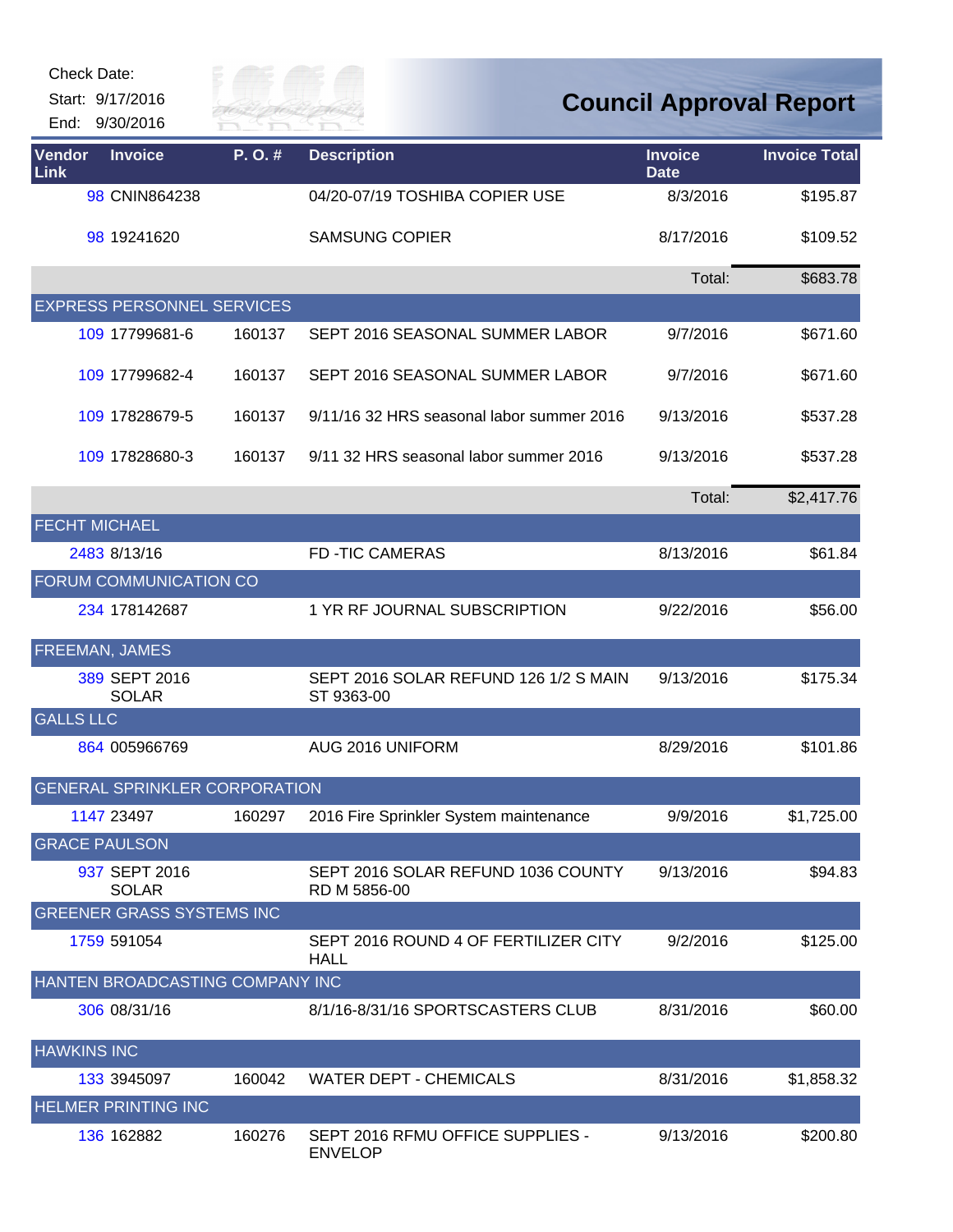Start: 9/17/2016



| Vendor<br>Link | <b>Invoice</b> | P.O.#                   | <b>Description</b>                                           | <b>Invoice</b><br><b>Date</b> | <b>Invoice Total</b> |
|----------------|----------------|-------------------------|--------------------------------------------------------------|-------------------------------|----------------------|
|                | 136 162883     | 160276                  | 2016 RFMU OFFICE SUPPLIES - WINDOW<br><b>ENVELOPES</b>       | 9/13/2016                     | \$363.20             |
|                | 136 162884     | 160276                  | RFMU OFFICE SUPPLIES - ENVELOP                               | 9/19/2016                     | \$316.80             |
|                |                |                         |                                                              | Total:                        | \$880.80             |
|                |                | HUEBSCH LAUNDRY COMPANY |                                                              |                               |                      |
|                | 146 3728738    | 160298                  | PUBLIC WORKS 2016 HUEBSCH UNIFORMS<br><b>1ST INV-STREETS</b> | 9/8/2016                      | \$192.68             |
|                | 146 3728035    | 160298                  | PWRKS 2016 HUEBSCH UNIFORMS 1ST<br><b>INVOICE- FLEET</b>     | 9/8/2016                      | \$23.17              |
|                | 146 3728036    | 160298                  | PWRKS 2016 HUEBSCH UNIFORMS-1ST<br><b>INVOIC-FACILITIES</b>  | 9/8/2016                      | \$21.60              |
|                | 146 3728037    | 160298                  | PWRKS 2016 HUEBSCH UNIFORMS 1ST<br><b>INVOICE-PARKS</b>      | 9/8/2016                      | \$7.60               |
|                | 146 3728038    | 160298                  | PWRKS 2016 HUEBSCH UNIFORMS 1ST<br><b>INVOICE-BLDG MAINT</b> | 9/8/2016                      | \$165.90             |
|                | 146 3728033    | 160294                  | <b>2016 HUEBSCH WATER UNIFORMS</b>                           | 9/8/2016                      | \$52.13              |
|                | 146 3728034    | 160295                  | 2016 HUEBSCH WWTP UNIFORMS                                   | 9/8/2016                      | \$72.13              |
|                | 146 3730888    | 160295                  | 2016 HUEBSCH WWTP UNIFORMS                                   | 9/8/2016                      | \$28.25              |
|                | 146 3728032    | 160293                  | 2016 HUEBSCH ELECTRIC UNIFORMS 1st<br><b>INVOICE</b>         | 9/9/2016                      | \$1,227.77           |
|                | 146 3731518    |                         | SEPT 2016 PD BRUSHMATS / LINENS                              | 9/14/2016                     | \$55.34              |
|                | 146 3730887    | 160298                  | PWRKS 2016 HUEBSCH UNIFORMS 2ND<br><b>INVOICE-STREETS</b>    | 9/14/2016                     | \$107.63             |
|                | 146 3730889    | 160298                  | PWRKS 2016 HUEBSCH UNIFORMS2ND<br><b>INVOICE-FLEET MAINT</b> | 9/14/2016                     | \$18.68              |
|                | 146 3730890    | 160298                  | PWRKS 2016 HUEBSCH UNIFORMS 2ND<br><b>INVOICE-FACILITIES</b> | 9/14/2016                     | \$8.60               |
|                | 146 3730891    | 160298                  | PWRKS 2016 HUEBSCH UNIFORMS 2ND<br><b>INVOICE - PARKS</b>    | 9/14/2016                     | \$9.22               |
|                | 146 3730892    | 160298                  | PWRKS 2016 HUEBSCH UNIFORMS 2ND<br><b>INVOICE-BLDG MAINT</b> | 9/14/2016                     | \$15.61              |
|                | 146 3730885    | 160293                  | 2016 HUEBSCH ELECTRIC UNIFORMS                               | 9/14/2016                     | \$187.77             |
|                | 146 3731540    |                         | <b>CITY HALL BRUSH MATS</b>                                  | 9/14/2016                     | \$37.23              |
|                | 146 3731531    |                         | <b>PW BRUSHMATS / CART RENTALS</b>                           | 9/14/2016                     | \$35.15              |
|                | 146 3734687    | 160298                  | 2016 HUEBSCH PW UNIFORMS                                     | 9/21/2016                     | \$154.74             |
|                | 146 3734685    | 160293                  | 2016 HUEBSCH ELECTRIC UNIFORMS                               | 9/21/2016                     | \$187.77             |
|                | 146 3734686    | 160294                  | 2016 HUEBSCH WATER UNIFORMS                                  | 9/21/2016                     | \$39.13              |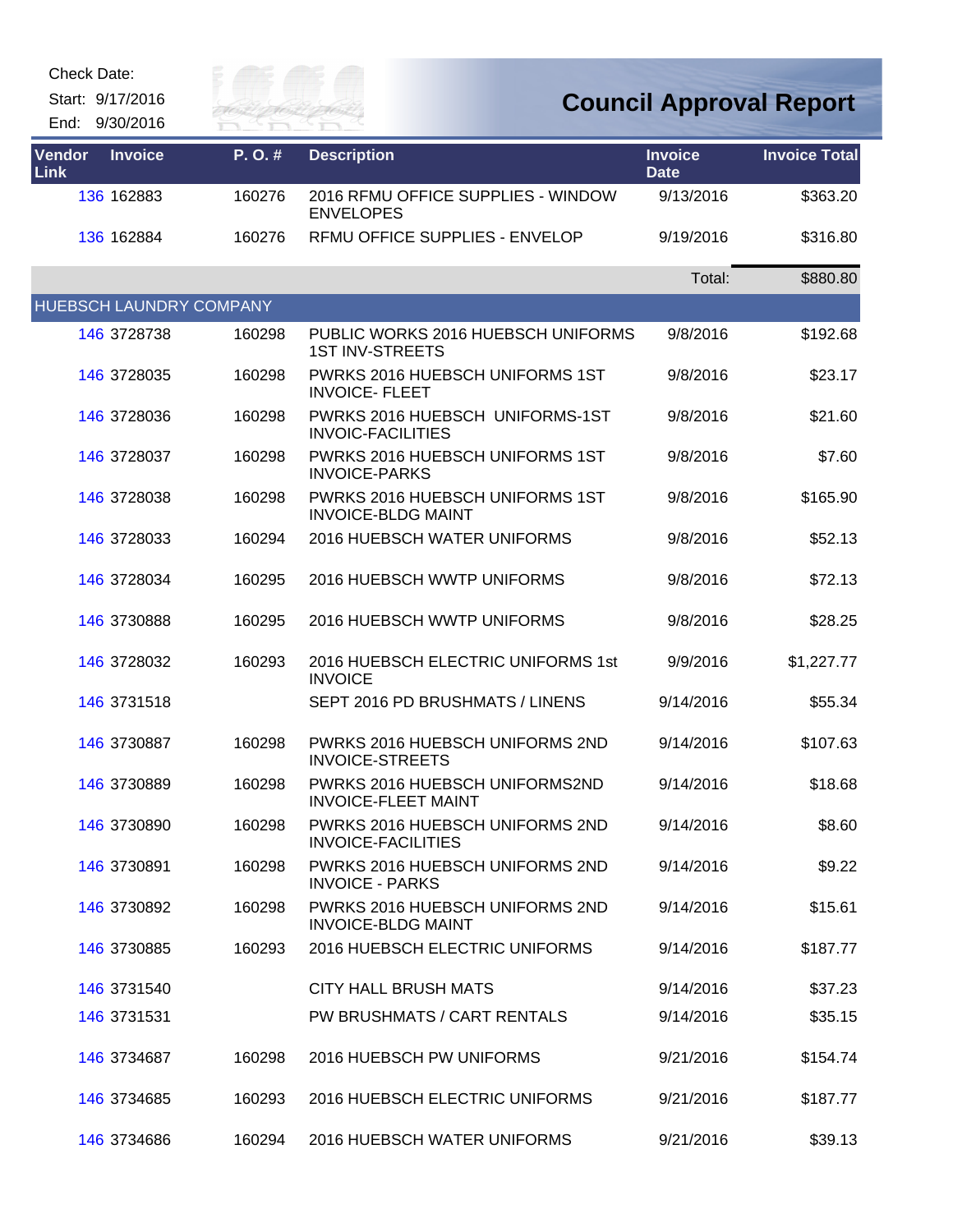| <b>Check Date:</b><br>Start: 9/17/2016<br>End: 9/30/2016 | City of |                                                              | <b>Council Approval Report</b> |                      |
|----------------------------------------------------------|---------|--------------------------------------------------------------|--------------------------------|----------------------|
| Vendor<br><b>Invoice</b><br><b>Link</b>                  | P.O.#   | <b>Description</b>                                           | <b>Invoice</b><br><b>Date</b>  | <b>Invoice Total</b> |
| 146 3734688                                              | 160295  | 2016 HUEBSCH WWTP UNIFORMS                                   | 9/21/2016                      | \$25.36              |
|                                                          |         |                                                              | Total:                         | \$2,673.46           |
| INDUSTRIAL HEALTH SERVICES NETWORK INC                   |         |                                                              |                                |                      |
| 948 108874                                               |         | ANNUAL PROGRAM FEE                                           | 8/31/2016                      | \$229.00             |
| <b>INFOSEND INC</b>                                      |         |                                                              |                                |                      |
| 150 110261                                               | 160055  | AUG 2016 Printing/stuffing/posting/mail RFMU<br><b>BILLS</b> | 8/31/2016                      | \$3,200.71           |
| INNOVATIVE OFFICE SOLUTIONS                              |         |                                                              |                                |                      |
| 668 IN1229407                                            | 160005  | JUNE 2016 RM 215 Office furniture for<br>Planning            | 6/24/2016                      | \$2,602.17           |
| INTERNATIONAL BUSINESS INNOVATION ASSOCIATION            |         |                                                              |                                |                      |
| 1420 113720                                              |         | 11/1/16-10/31/2017                                           | 8/1/2016                       | \$525.00             |
| <b>KILLIAN, JOE</b>                                      |         |                                                              |                                |                      |
| 1196 2016 SAFETY<br><b>FOOTWEAR</b>                      |         | 2016 SAFETYFOOT WEAR                                         | 9/6/2016                       | \$150.00             |
| <b>KILLIAN, JON</b>                                      |         |                                                              |                                |                      |
| 428 2016 SAFETY<br><b>FOOTWEAR</b>                       |         | 2016 SAFETYWEAR REIMBURSEMENT                                | 9/14/2016                      | \$149.99             |
| KRAUSE POWER ENGINEERING LLC                             |         |                                                              |                                |                      |
| 171 8/27/16                                              | 150223  | <b>JULY/AUG DESIGN SERVICES FOR</b><br><b>POWERPLANT</b>     | 8/27/2016                      | \$20,270.41          |
| LOFFLER COMPANIES INC                                    |         |                                                              |                                |                      |
| 182 2317952                                              |         | <b>SAVIN ENGINEERING PRINTER</b>                             | 9/6/2016                       | \$148.70             |
| 182 2317953                                              |         | SAVINS 9-15-10-14-16 BASE & 8-15-9-14-16<br><b>OVERAGES</b>  | 9/6/2016                       | \$164.64             |
| 182 313096687                                            |         | 9-5 to 10-5-16 BASE CHARGE 8-5 to 9-5-16<br><b>COVERAGE</b>  | 9/9/2016                       | \$153.25             |
|                                                          |         |                                                              | Total:                         | \$466.59             |
| <b>MAILFINANCE INC</b>                                   |         |                                                              |                                |                      |
| 376 N6138244                                             | 160033  | 9-18-16 TO 1-17-17 POSTAGE MACHINE<br><b>LEASE</b>           | 9/16/2016                      | \$1,534.98           |
| <b>METERING &amp; TECHNOLOGY SOLUTIONS</b>               |         |                                                              |                                |                      |
| 451 7229                                                 | 160284  | SEPT 2016 WATER DEPARTMENT SUPPLIES                          | 9/13/2016                      | \$3,561.59           |
|                                                          |         | MIDAMERICA ADMINISTRATIVE & RETIREMENT SOLUTIONS             |                                |                      |
| 500 6529                                                 |         | 2ND QUARTER 2016 FLEX BENEFIT PLAN<br><b>ADMIN SERVICES</b>  | 9/13/2016                      | \$536.25             |
| 500 6672                                                 |         | 2ND QUARTER 2016 HRA PROCESSING<br><b>FEES</b>               | 9/13/2016                      | \$490.00             |
|                                                          |         |                                                              | Total:                         | \$1,026.25           |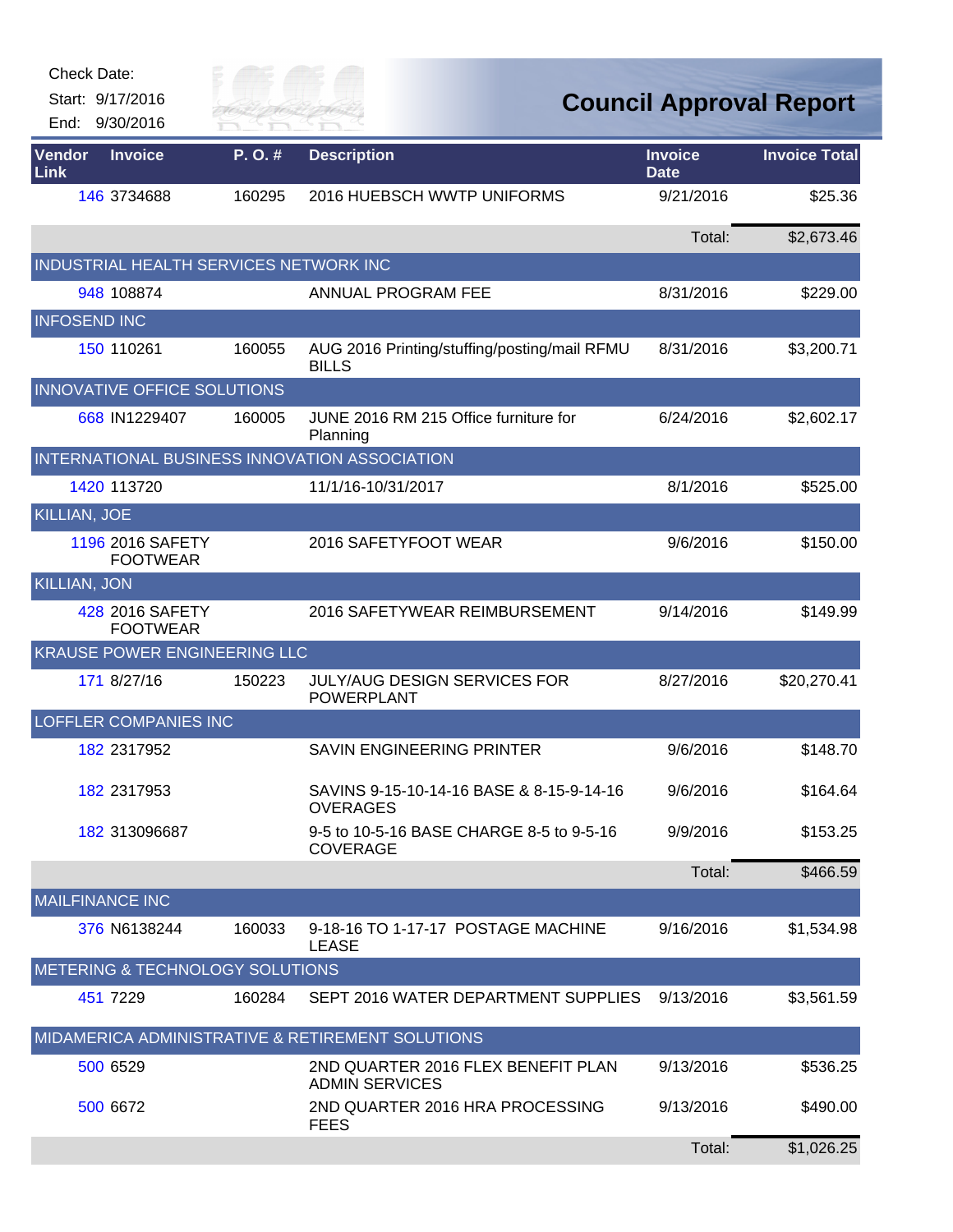| <b>Check Date:</b>  | Start: 9/17/2016                        | City of   |                                                             | <b>Council Approval Report</b> |                      |
|---------------------|-----------------------------------------|-----------|-------------------------------------------------------------|--------------------------------|----------------------|
|                     | End: 9/30/2016                          | River Fai |                                                             |                                |                      |
| Vendor<br>Link      | <b>Invoice</b>                          | P.O.#     | <b>Description</b>                                          | <b>Invoice</b><br><b>Date</b>  | <b>Invoice Total</b> |
| <b>MIDWEST TAPE</b> |                                         |           |                                                             |                                |                      |
|                     | 409 94187882                            |           | <b>LIBRARY MATERIAL ORDER</b>                               | 7/29/2016                      | \$224.95             |
|                     | 409 94201565                            |           | LIBRARY MATERIAL ORDER                                      | 8/4/2016                       | \$39.99              |
|                     | 409 94231779                            |           | LIBRARY MATERIAL ORDER                                      | 8/15/2016                      | \$149.96             |
|                     | 409 94258085                            |           | <b>LIBRARY MATERIAL ORDER</b>                               | 8/23/2016                      | \$199.96             |
|                     |                                         |           |                                                             | Total:                         | \$614.86             |
|                     | MSA PROFESSIONAL SERVICES, INC.         |           |                                                             |                                |                      |
|                     | 1284 R07949007.0 #5 160061              |           | 5/29-8/27 Pioneer Metal Finishing Pretre                    | 9/1/2016                       | \$309.65             |
|                     | 1284 R07949009.0-6                      | 160142    | 7-31 to 8-27-16 ENGINEERING & CONST<br><b>MGMT SERVICES</b> | 9/8/2016                       | \$16,775.02          |
|                     |                                         |           |                                                             | Total:                         | \$17,084.67          |
|                     | MY RECEPTIONIST INC                     |           |                                                             |                                |                      |
|                     | 192 S022030921                          | 160121    | 8-24-9-20-16 AFTR HRS PH SRVC CHGS&9-<br>21-10-18 BASE      | 9/21/2016                      | \$256.11             |
|                     | <b>NOREEN, MICHAEL</b>                  |           |                                                             |                                |                      |
|                     | 198 OCT 2016<br><b>CONFERENCE</b>       |           | 10/4-10/6 POWERFUL CHOICES<br><b>CONFERENCE</b>             | 9/14/2016                      | \$127.50             |
|                     | O GRADY PUBLISHING COMPANY              |           |                                                             |                                |                      |
|                     | 2481 08/10/16                           |           | <b>LIBRARY MATERIAL ORDER</b>                               | 8/10/2016                      | \$14.00              |
|                     | ON SITE PERFORMANCE TESTING, LLC        |           |                                                             |                                |                      |
|                     | 2485 2499                               |           | 300 N 2ND ST KORY POLLARD<br>PERFORMANCE TESTING            | 9/15/2016                      | \$250.00             |
|                     | ONE TIME PAY VENDOR                     |           |                                                             |                                |                      |
|                     | <b>9999 WHEAP</b><br>REFUND 9-30-<br>16 |           | REFUND WHEAP FINAL ACCOUNTS WITH<br>NO FWD ADDRESSES        | 8/23/2016                      | \$623.40             |
|                     | 9999 NEW<br><b>RICHMOND PD</b>          |           | BOND B ZIEGLER RF#2016-1520                                 | 9/8/2016                       | \$243.80             |
|                     | 9999 K BRUESEWITZ                       |           | <b>RESTITUTION PAYMENT C TEPP</b><br>CIT#4N813MVWB          | 9/13/2016                      | \$152.60             |
|                     | 9999 K JEPSON                           |           | RESTITUTION C TEPP CIT#4N813MV8WB                           | 9/13/2016                      | \$313.56             |
|                     | <b>9999 B HOWE</b>                      |           | <b>CITY PLANNER INTERVIEW</b><br><b>REIMBURSEMENT</b>       | 9/13/2016                      | \$831.63             |
|                     | <b>9999 S VENESS</b>                    |           | <b>REFUND REC PROGRAM</b>                                   | 9/14/2016                      | \$125.00             |
|                     | 9999 H ANGER 1385-<br>18                |           | REFUND 1385-18 1075 E CASCADE AVE #2                        | 9/14/2016                      | \$119.58             |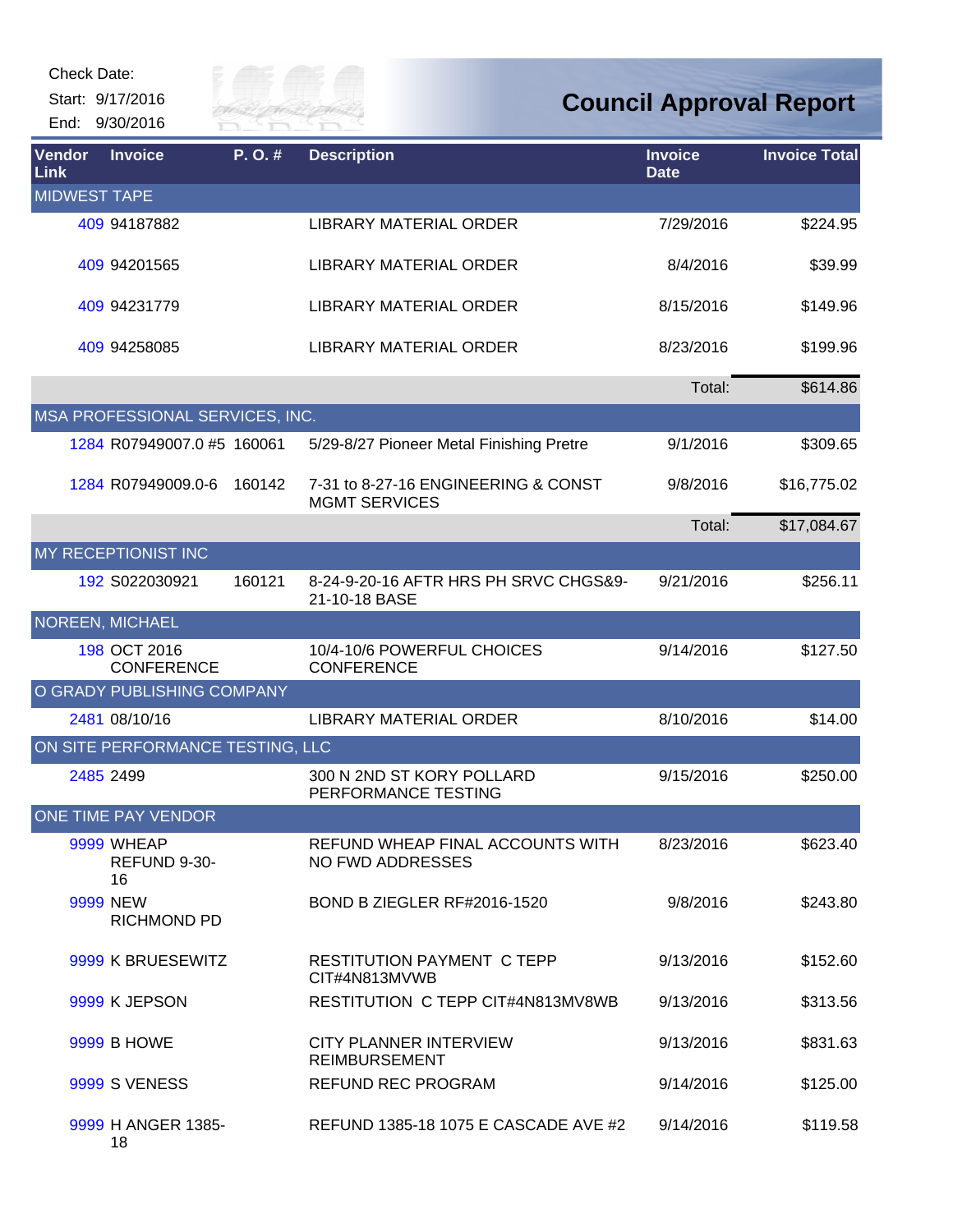Start: 9/17/2016 End: 9/30/2016



| <b>Vendor</b><br><b>Link</b> | <b>Invoice</b>            | P.O.# | <b>Description</b>                   | <b>Invoice</b><br><b>Date</b> | <b>Invoice Total</b> |
|------------------------------|---------------------------|-------|--------------------------------------|-------------------------------|----------------------|
|                              | 9999 S TRICKEY            |       | REFUND 1393-16 1075 E CASCADE AVE #6 | 9/14/2016                     | \$234.46             |
|                              | 9999 I STEED              |       | REFUND 1411-22 1073 E CASCADE AVE #8 | 9/14/2016                     | \$170.03             |
| 9999 G                       | <b>ARMBRUSTER</b>         |       | REFUND 2031-0 418 RIVER HILLS RD     | 9/14/2016                     | \$359.60             |
|                              | 9999 J MARX               |       | REFUND 2446-1 403 N 4TH ST           | 9/14/2016                     | \$58.00              |
|                              | 9999 R HUSSEY             |       | REFUND 2652-0 537 E MAPLE ST         | 9/14/2016                     | \$184.00             |
|                              | 9999 C MACKINNON          |       | REFUND 2943-20 515 E CASCADE AVE #2  | 9/14/2016                     | \$159.44             |
|                              | 9999 C MADDEN             |       | REFUND 2954-14 515 E CASCADE AVE #9  | 9/14/2016                     | \$41.27              |
|                              | <b>9999 K OWENS</b>       |       | REFUND 2959-18 515 E CASCADE AVE #5  | 9/14/2016                     | \$85.67              |
|                              | <b>9999 A MATES</b>       |       | <b>REFUND 3182-4 208 S CUDD AVE</b>  | 9/14/2016                     | \$117.63             |
|                              | <b>9999 P ROBEY</b>       |       | REFUND 3881-19 211 W JOHNSON ST #3   | 9/14/2016                     | \$56.68              |
|                              | <b>9999 H SPACE</b>       |       | REFUND 3900-12 241 W JOHNSON ST #5   | 9/14/2016                     | \$123.10             |
|                              | 9999 R STANTON            |       | REFUND 3998-13 1204 BARTOSH LN #23   | 9/14/2016                     | \$51.18              |
|                              | 9999 L GAYLORD            |       | REFUND 4266-0 1431 S MAIN ST         | 9/14/2016                     | \$156.40             |
| 9999 X LI                    |                           |       | REFUND 4317-18 1453 EMORY CIRCLE #2  | 9/14/2016                     | \$60.28              |
|                              | 9999 K KILLIAN            |       | REFUND 4383-1 120 E JOHNSON ST       | 9/14/2016                     | \$19.21              |
|                              | 9999 L JOHNSON<br>5054-0  |       | REFUND 5054-0 525 PEARL STREET       | 9/14/2016                     | \$59.67              |
|                              | 9999 D KARIS              |       | REFUND 5471-0 820 ROOSEVELT ST       | 9/14/2016                     | \$17.29              |
|                              | 9999 M HOVESTOL           |       | REFUND 5488-2 1009 ROOSEVELT ST      | 9/14/2016                     | \$199.94             |
|                              | 9999 S ANDERSON           |       | REFUND 5681-1 108 N DALLAS ST        | 9/14/2016                     | \$30.77              |
|                              | 9999 A ANDERSON           |       | REFUND 5972-12 1536 WASSON LN #5     | 9/14/2016                     | \$24.44              |
|                              | 9999 G ANDERSON           |       | REFUND 6270-20 1457 WILDCAT CT #102  | 9/14/2016                     | \$33.01              |
|                              | 9999 L HESSLING           |       | REFUND 6314-18 1457 WILDCAT CT #212  | 9/14/2016                     | \$26.45              |
|                              | 9999 S WOODARD            |       | REFUND 6812-3 122 BUTTERNUT CT       | 9/14/2016                     | \$87.10              |
|                              | 9999 N ANDERSON<br>7138-4 |       | REFUND 7138-4 591 PATRICK CT         | 9/14/2016                     | \$206.04             |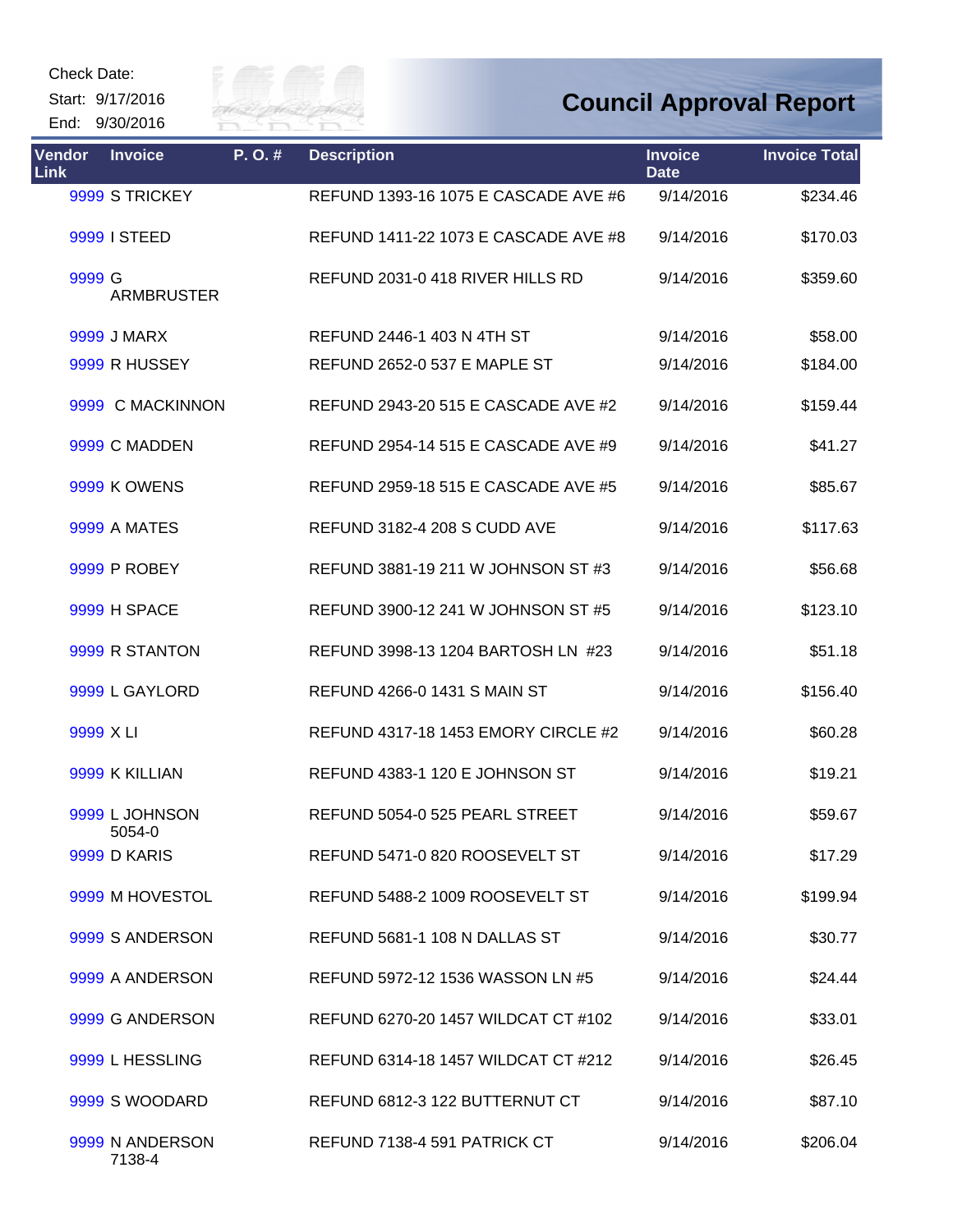Start: 9/17/2016 End: 9/30/2016



| 9999 D BUCHNER                                | REFUND 7257-16 1332 BARTOSH LN                         | 9/14/2016 | \$128.96    |
|-----------------------------------------------|--------------------------------------------------------|-----------|-------------|
| 9999 J EICKMEIER                              | REFUND 861-14 1063 E CASCADE AVE #14                   | 9/14/2016 | \$135.66    |
| 9999 J PERSICO                                | REFUND 8224-9 2742 MORNINGSIDE AVE                     | 9/14/2016 | \$16.63     |
| 9999 J KUNZ                                   | REFUND 8549-3 3553 STERLING HEIGHTS<br>DR.             | 9/14/2016 | \$74.28     |
| 9999 C<br><b>HENKEMEYER</b>                   | <b>REFUND 8789-1 1708 BENNET ST</b>                    | 9/14/2016 | \$56.00     |
| 9999 P KEENEY                                 | REFUND 9512-0 722 MERIDITH CIRCLE                      | 9/14/2016 | \$125.50    |
| <b>9999 M SIMON</b>                           | REFUND 9622-0 1011 STATE ST #13                        | 9/14/2016 | \$13.14     |
| 9999 K WILCOXSON                              | REFUND 4109-12 1169 BARTOSH LN #2                      | 9/14/2016 | \$178.59    |
| 9999 C JOHNSON<br>1507-23                     | REFUND 1507-23 407 S WASSON LN#207                     | 9/14/2016 | \$75.78     |
| 9999 J FELLING                                | HOME ENERGY IMPROVEMENT INCENTIVE                      | 9/14/2016 | \$1,300.00  |
| 9999 FOCUS<br>ENERGY 9-14-<br>16              | SEPT 2016 FOCUS ON ENERGY MATCH<br><b>FOR BUSINESS</b> | 9/14/2016 | \$480.00    |
| 9999 8049-15<br><b>NOLTING EMIL</b>           | RFMU REFUND OVERPAYMENT 1063 E<br><b>CASCADE AVE#2</b> | 9/15/2016 | \$306.49    |
| 9999 2941-16 BLACK<br><b>EMILY</b>            | RFMU REFUND OVERPAYMENT 2941-16 515<br>E CASCADE #1    | 9/15/2016 | \$90.87     |
| 9999 1726-05<br><b>SLOWIAK</b><br><b>TRAC</b> | RFMU REFUND OVERPAYMENT 1726-05<br>1129 BROADWAY ST    | 9/15/2016 | \$361.89    |
| 9999 7074-01<br><b>SCHNEIDER</b><br><b>PH</b> | RFMU REFUND OVERPAYMENT 7074-01<br>2311 GOLF VIEW DR   | 9/15/2016 | \$100.00    |
| 9999 6388-12<br><b>HUTCHINSON</b><br>N        | REFUND CREDIT BUREAU CLLCTNS 1485<br>WILDCAT CT #207   | 9/19/2016 | \$199.55    |
| 9999 5180-02<br><b>HODGES PHILL</b>           | REFUND RFMU OVRPYMNT 5180-02 1002<br>PINE RIDGE TER    | 9/19/2016 | \$100.00    |
| 9999 3683-18 BOELK<br><b>KARA</b>             | RFMU REFUND OVERPAYMENT 3683-18 906<br>STATE ST #304   | 9/19/2016 | \$34.00     |
| 9999 9-19-16<br><b>SIMPSON</b><br><b>MARK</b> | <b>REFUND RECREATION PRGRM DECIDED</b><br>NOT TO PLAY  | 9/19/2016 | \$120.00    |
| 9999 C ST JOHN<br><b>ROW REFUND</b>           | ROW PERMIT #2015-011 REFUND                            | 9/21/2016 | \$374.34    |
| 9999 D MARTIN                                 | HOME ENERGY IMPROVEMENTS<br><b>INCENTIVE</b>           | 9/22/2016 | \$900.00    |
|                                               |                                                        | Total:    | \$10,142.91 |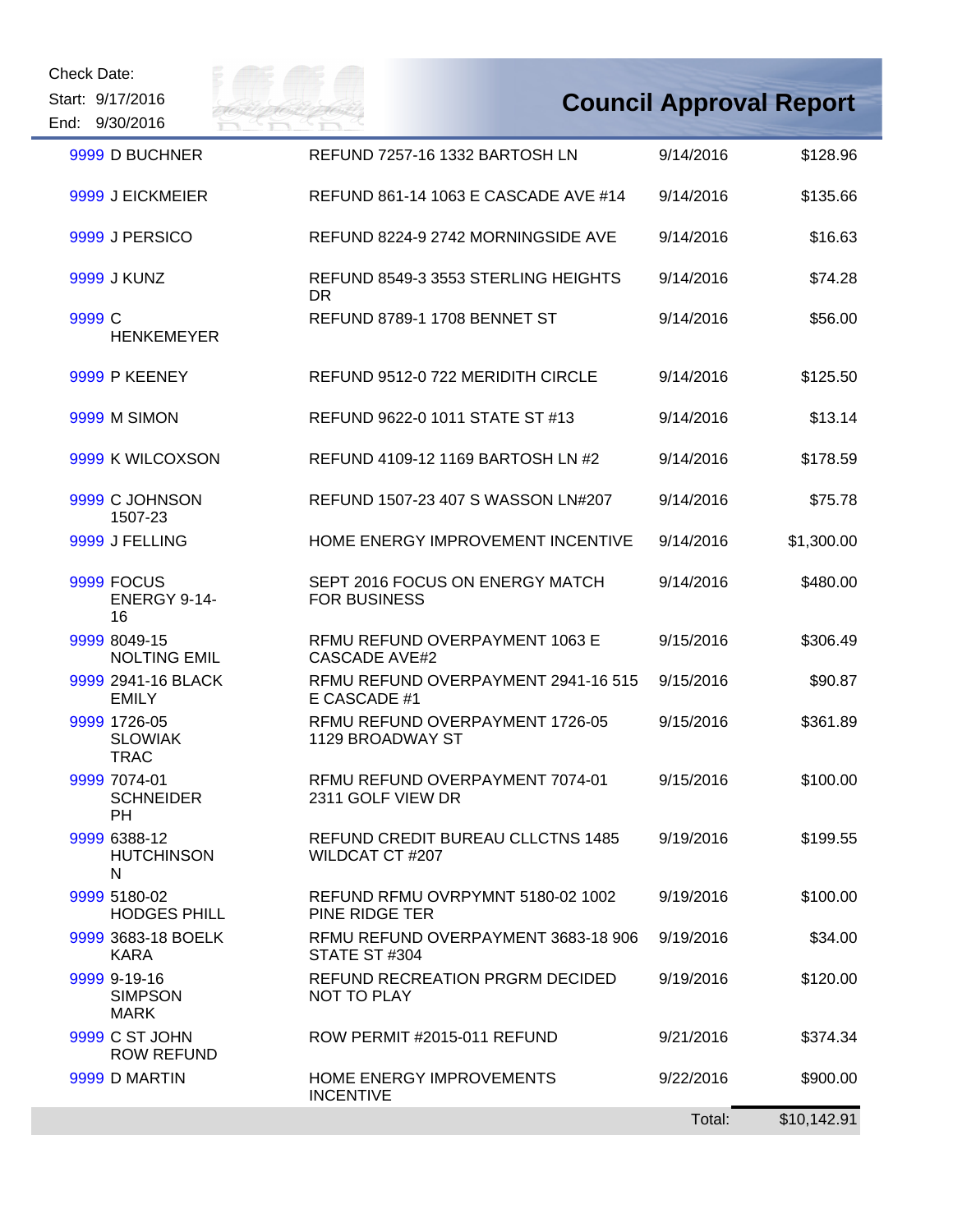| <b>Check Date:</b> | Start: 9/17/2016<br>End: 9/30/2016       | Silly of T<br>River Fai |                                                                     |                               | <b>Council Approval Report</b> |
|--------------------|------------------------------------------|-------------------------|---------------------------------------------------------------------|-------------------------------|--------------------------------|
| Vendor<br>Link     | <b>Invoice</b>                           | P.O.#                   | <b>Description</b>                                                  | <b>Invoice</b><br><b>Date</b> | <b>Invoice Total</b>           |
|                    | OWEN G DUNN CO                           |                         |                                                                     |                               |                                |
|                    | 1948 8617                                |                         | SEPT 2016 I VOTED STICKERS                                          | 9/7/2016                      | \$90.13                        |
|                    | PIERCE COUNTY CLERK OF COURT             |                         |                                                                     |                               |                                |
|                    | 440 90616                                |                         | K PARIS PAYMENTS MADE IN ERROR                                      | 9/6/2016                      | \$200.50                       |
|                    | PIERCE COUNTY TREASURER                  |                         |                                                                     |                               |                                |
|                    | 210 AUG 2016                             |                         | AUGUST 2016 JAIL DWI INTERLOCK                                      | 9/9/2016                      | \$784.60                       |
|                    | <b>QUALITY BOOKS INC</b>                 |                         |                                                                     |                               |                                |
|                    | 658 195991                               |                         | <b>LIBRARY MATERIAL</b>                                             | 8/24/2016                     | \$1,026.96                     |
|                    | RIVER FALLS CHAMBER OF COMMERCE INC      |                         |                                                                     |                               |                                |
|                    | 225 14312                                |                         | <b>BACON BASH VOTER REGISTRATION</b><br><b>BOOTH(ONE DAY BOOTH)</b> | 9/13/2016                     | \$50.00                        |
|                    | 225 2ND QRT 2016                         |                         | REMAINING HOTEL 2ND QRT ROOM TAX<br>2016                            | 9/20/2016                     | \$1,070.46                     |
|                    |                                          |                         |                                                                     | Total:                        | \$1,120.46                     |
|                    | RIVER FALLS HS CHEERLEADING BOOSTER CLUB |                         |                                                                     |                               |                                |
|                    | 1761 2016 FALL<br><b>CLINIC</b>          |                         | 2016 FALL CHEERLEADING CLINIC                                       | 9/12/2016                     | \$275.00                       |
|                    | RIVER FALLS SENIOR CITIZENS              |                         |                                                                     |                               |                                |
|                    | 438 SEPTEMBER<br>2016                    | 160018                  | SEPTEMBER 2016 SENIOR CITIZEN<br><b>DONATION</b>                    | 9/1/2016                      | \$500.00                       |
|                    | <b>RUSH RIVER PROPERTIES LLC</b>         |                         |                                                                     |                               |                                |
|                    | 1200 ROW 2015-013<br>REFUND              |                         | ROW PERMIT 2015-013 REFUND                                          | 9/21/2016                     | \$277.98                       |
|                    | <b>SCHNEIDER LAWN CARE SERVICES LLC</b>  |                         |                                                                     |                               |                                |
|                    | 1144 1705                                |                         | MOWING 1557 W MAPLE 8-12/8-24& 112 N<br><b>FALLS 8-12-16</b>        | 9/5/2016                      | \$105.00                       |
|                    | SCHOLASTIC LIBRARY PUBLISHING INC        |                         |                                                                     |                               |                                |
|                    | 239 13632024                             |                         | <b>LIBRARY MATERIAL</b>                                             | 8/19/2016                     | \$21.75                        |
|                    | <b>SCHREINER, KERI</b>                   |                         |                                                                     |                               |                                |
|                    | 1059 PER DIEM 9-23-<br>16                |                         | 9-24 to 9-28-16 ICMA CONFERENCE KANSAS<br>CITY, MO                  | 9/14/2016                     | \$287.64                       |
|                    | SHORT ELLIOTT HENDRICKSON INC            |                         |                                                                     |                               |                                |
|                    | 244 320539                               | 150377                  | AUG 2016 SYCAMORE TANK REHAB<br><b>SERVICES</b>                     | 9/13/2016                     | \$3,607.06                     |
|                    | 244 320618                               | 160205                  | THRU 8/31/16 Lk George Tr (Heritage -Divisi                         | 9/14/2016                     | \$7,671.70                     |
|                    | 244 320620                               | 160212                  | THRU 8/31/16 Concept Design Options, SMain                          | 9/14/2016                     | \$3,260.72                     |
|                    |                                          |                         |                                                                     | Total:                        | \$14,539.48                    |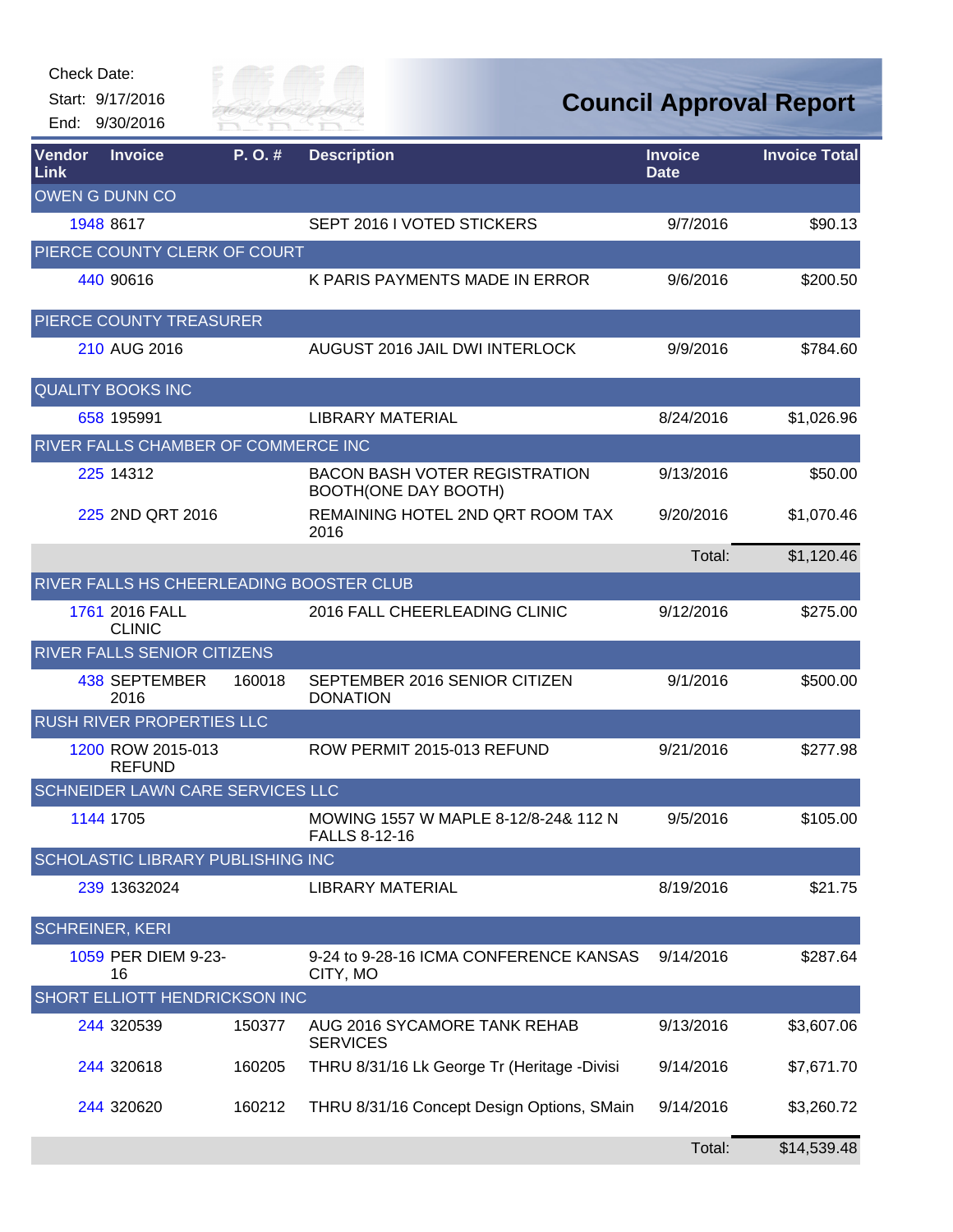| Check Date:<br>End:   | Start: 9/17/2016<br>9/30/2016        | City of<br>River Fai |                                                              |                               | <b>Council Approval Report</b> |
|-----------------------|--------------------------------------|----------------------|--------------------------------------------------------------|-------------------------------|--------------------------------|
| Vendor<br><b>Link</b> | <b>Invoice</b>                       | P.O.#                | <b>Description</b>                                           | <b>Invoice</b><br><b>Date</b> | <b>Invoice Total</b>           |
|                       | ST CROIX COUNTY HIGHWAY DEPARTMENT   |                      |                                                              |                               |                                |
|                       | 956 788                              | 160107               | 8/14-8/27 spray patching                                     | 9/12/2016                     | \$10,004.99                    |
|                       | ST CROIX COUNTY TREASURER            |                      |                                                              |                               |                                |
|                       | 252 AUGUST 2016                      |                      | AUG 2016 JAIL DWI INTERLOCK                                  | 9/9/2016                      | \$197.00                       |
|                       | ST CROIX ENERGY SOLUTIONS INC        |                      |                                                              |                               |                                |
|                       | 253 2359                             |                      | 308 LEWIS ST HOME ENRGY ASMNT 2016<br><b>STEPHANIE SHIPP</b> | 9/8/2016                      | \$3,120.52                     |
|                       | ST CROIX FALLS PUBLIC LIBRARY        |                      |                                                              |                               |                                |
|                       | 2482 8/29 REFUND                     |                      | REFUND LOST LIBRARY MATERIALS                                | 8/29/2016                     | \$30.00                        |
|                       | 2482 09/20                           |                      | REFUND LOST LIBRARY MATERIALS                                | 9/20/2016                     | \$5.00                         |
|                       |                                      |                      |                                                              | Total:                        | \$35.00                        |
| <b>STATE OF WI</b>    |                                      |                      |                                                              |                               |                                |
|                       | 259 AUGUST 2016                      |                      | AUGUST PENALTY ASSESMENT                                     | 9/9/2016                      | \$3,006.98                     |
|                       | STATE OF WI - DEPT OF TRANSPORTATION |                      |                                                              |                               |                                |
|                       | 318 L46179                           | 150012               | <b>STATE PROJEC 7200-02-71</b>                               | 7/23/2016                     | \$110.81                       |
|                       | 318 L45380                           |                      | STATE PROJECT 1540-00-72 UNOIN STREET                        | 7/23/2016                     | \$409.81                       |
|                       |                                      |                      |                                                              | Total:                        | \$520.62                       |
|                       |                                      |                      | STATEWIDE ENERGY EFFICIENCY & RENEWABLES ADMIN INC           |                               |                                |
|                       | 243 AUG 2016                         |                      | AUGUST 2016 SEERA FOCUS ON ENERGY                            | 9/22/2016                     | \$4,833.96                     |
| <b>STEINER, TONY</b>  |                                      |                      |                                                              |                               |                                |
|                       | 1364 PER DIEM 9-23-<br>16            |                      | 9-28 to 9-30-16 APA CONFERENCE ST<br>CLOUD, MN               | 9/13/2016                     | \$103.50                       |
|                       | <b>STUART C IRBY TOOL AND SAFETY</b> |                      |                                                              |                               |                                |
|                       | 156 S009706205.00<br>5               | 160230               | STR. LIGHTS AND POLES (L. GEOR                               | 9/2/2016                      | \$11,180.00                    |
|                       | 156 S009754236.00 160261<br>1        |                      | ELECTRIC INVENTORY UNDERGROUND                               | 9/9/2016                      | \$4,595.00                     |
|                       |                                      |                      |                                                              | Total:                        | \$15,775.00                    |
|                       |                                      |                      | TOLTZ, KING, DUVALL, ANDERSON & ASSOCIATES INC               |                               |                                |
|                       | 2172 002016002990                    | 160136               | 7/31-8/27 NORTH SANITARY SEWER<br><b>INTERCEPT</b>           | 9/13/2016                     | \$21,464.46                    |
|                       | TOTAL EXCAVATING LLC                 |                      |                                                              |                               |                                |
|                       | 270 PY AP1 9-30-16 160246            |                      | SERVICES THROUGH 9-12-16 STRLNG<br>PNDS PH2 CONSTRUCT        | 9/15/2016                     | \$266,770.65                   |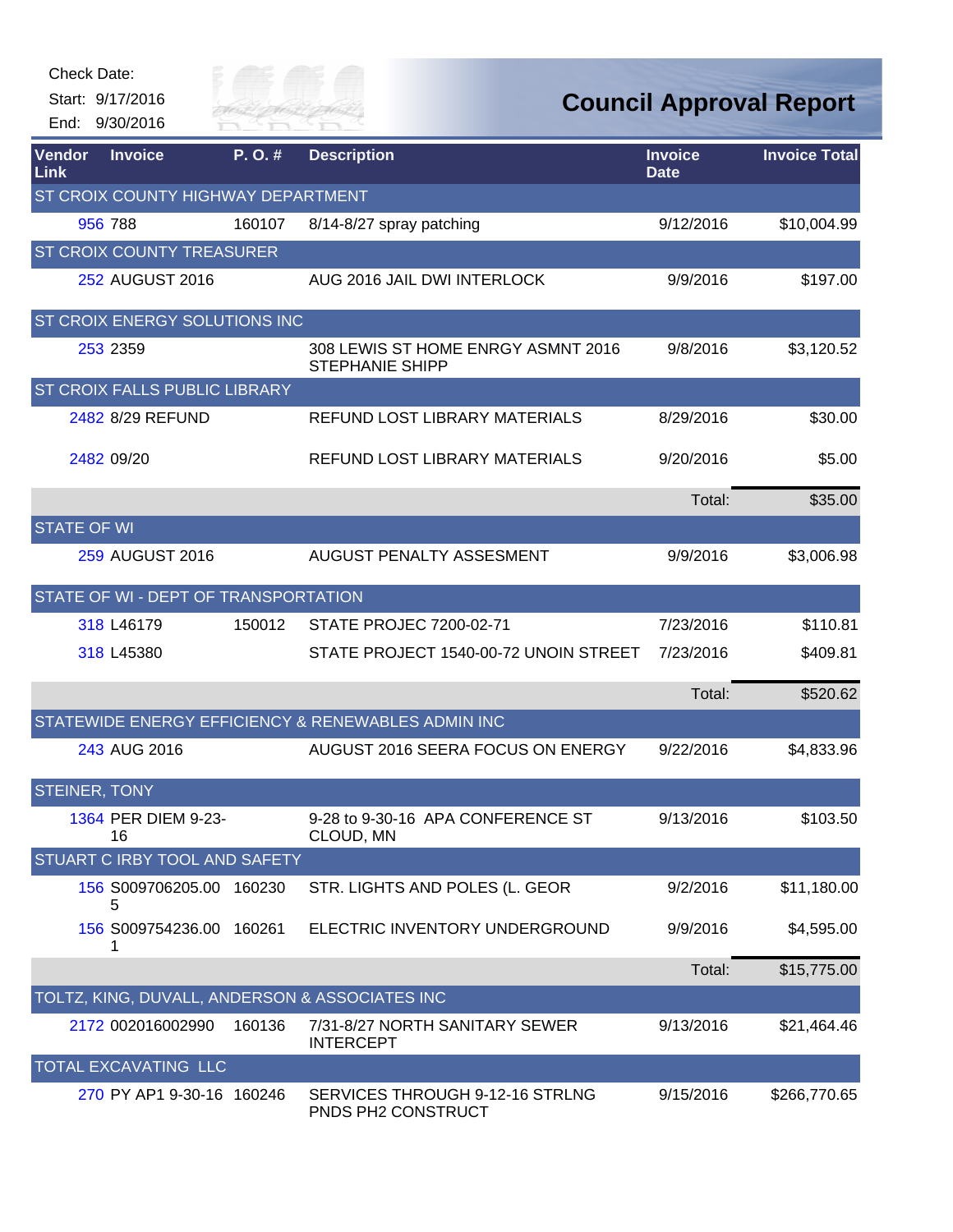| Check Date: |  |
|-------------|--|
|-------------|--|

Start: 9/17/2016 End: 9/30/2016



| Vendor<br>Link                  | <b>Invoice</b>                        | P.O.#  | <b>Description</b>                                           | <b>Invoice</b><br><b>Date</b> | <b>Invoice Total</b> |  |
|---------------------------------|---------------------------------------|--------|--------------------------------------------------------------|-------------------------------|----------------------|--|
| <b>TURNER ANDREW</b>            |                                       |        |                                                              |                               |                      |  |
|                                 | 2282 9-30-16<br><b>REIMBRSMNTS</b>    |        | 2014 CRITICAL CARE CLASS<br><b>REIMBURSEMENTS</b>            | 9/16/2016                     | \$880.00             |  |
|                                 | <b>UHL COMPANY INC</b>                |        |                                                              |                               |                      |  |
|                                 | 446 2016-17 #1564                     | 160301 | 10-1-2016 to 9-30-2017 Annual HVAC service<br>contract       | 8/29/2016                     | \$2,475.00           |  |
|                                 | US BANK NATIONAL ASSOC                |        |                                                              |                               |                      |  |
|                                 | 284 4387271                           |        | GO CORP PURPOSE BONDS 2014A                                  | 8/25/2016                     | \$450.00             |  |
|                                 | USIC LOCATING SERVICES LLC            |        |                                                              |                               |                      |  |
|                                 | 286 196639                            | 160125 | AUGUST 2016 MONTHLY LOCATES                                  | 9/12/2016                     | \$2,960.22           |  |
|                                 | 286 196503                            | 160125 | <b>AUGUST 2016 MONTHLY LOCATES</b>                           | 9/15/2016                     | \$6,898.72           |  |
|                                 |                                       |        |                                                              | Total:                        | \$9,858.94           |  |
|                                 | <b>VIKING ELECTRONICS INC</b>         |        |                                                              |                               |                      |  |
|                                 | 1981 1625873                          |        | <b>LIBRARY LIGHTING</b>                                      | 7/21/2016                     | \$86.48              |  |
|                                 | 1981 1674075                          |        | <b>LIBRARY LIGHTING</b>                                      | 8/5/2016                      | \$35.40              |  |
|                                 | 1981 CM 719458                        |        | <b>CREDIT MEMO LIBRARY LIGHTING</b><br>INV#1674075           | 8/9/2016                      | $-$35.40$            |  |
|                                 | 1981 1716089                          |        | COAX EXT CAMERA IN STERLING PONDS<br><b>CORP PARK</b>        | 8/18/2016                     | \$69.76              |  |
|                                 | 1981 1769614                          |        | <b>BALLAST CITY HALL</b>                                     | 9/6/2016                      | \$60.00              |  |
|                                 |                                       |        |                                                              | Total:                        | \$216.24             |  |
| WEST CENTRAL BIOSOLIDS FACILITY |                                       |        |                                                              |                               |                      |  |
|                                 | 304 2016176                           | 160017 | AUGUST 2016 BIOSOLIDS FACILITY                               | 9/9/2016                      | \$25,935.08          |  |
|                                 | <b>WESTHUIS, KEVIN</b>                |        |                                                              |                               |                      |  |
|                                 | 305 PER DIEM 9-23-<br>16              |        | 9-18 to 9-21-16 APPA CONFERENCE SAN<br>ANTONIO, TX           | 9/16/2016                     | \$268.28             |  |
|                                 | 305 RMBRSPRKG<br>MSP9-22-16           |        | REIMBURSEMENT PARKING FEES MSP FOR<br><b>APPA CONFERENCE</b> | 9/22/2016                     | \$96.00              |  |
|                                 |                                       |        |                                                              | Total:                        | \$364.28             |  |
|                                 | WI DEPARTMENT OF REVENUE              |        |                                                              |                               |                      |  |
|                                 | 3 AUG 2016<br><b>SALES TAX</b>        |        | AUGUST 2016 SALES TAX                                        | 8/31/2016                     | \$51,348.30          |  |
|                                 | <b>WI STATE LABORATORY OF HYGIENE</b> |        |                                                              |                               |                      |  |
|                                 | 330 471333                            |        | FLOURIDE 8/11 & 8/15                                         | 8/31/2016                     | \$50.00              |  |
|                                 | <b>WORLD BOOK INC</b>                 |        |                                                              |                               |                      |  |
|                                 | 341 0001536920                        |        | <b>LIBRARY MATERIALS</b>                                     | 7/22/2016                     | \$165.00             |  |